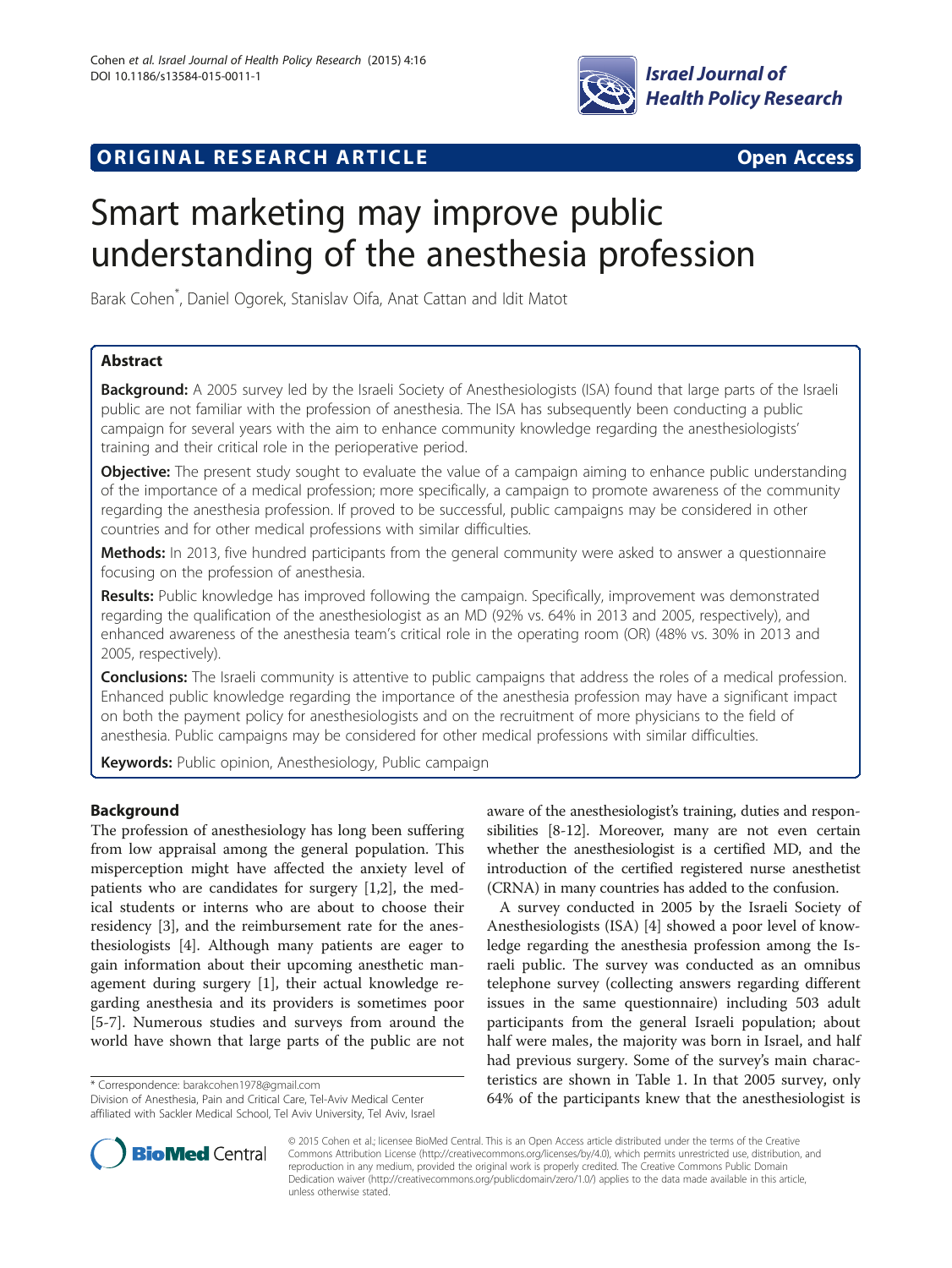#### <span id="page-1-0"></span>Table 1 Data from the 2005 ISA survey

| Parameter                                                                                            | N (% of responses)            |
|------------------------------------------------------------------------------------------------------|-------------------------------|
| <b>Survey Characteristics</b>                                                                        | Omnibus telephone<br>survey   |
|                                                                                                      | 503 adult<br>participants     |
|                                                                                                      | ±4.4% maximal<br>sample error |
| Gender                                                                                               |                               |
| Male                                                                                                 | 247 (49.1)                    |
| Female                                                                                               | 257 (51.0)                    |
| Past surgery                                                                                         |                               |
| Yes                                                                                                  | 253 (50.3)                    |
| No                                                                                                   | 249 (49.6)                    |
| Country of birth                                                                                     |                               |
| Israel                                                                                               | 328 (65.2)                    |
| Other                                                                                                | 158 (31.4)                    |
| N/A                                                                                                  | 17(3.3)                       |
| Does the anesthesiologist have to be an M.D?                                                         |                               |
| Yes                                                                                                  | 323 (64.3)                    |
| No                                                                                                   | 138 (27.4)                    |
| Do not know                                                                                          | 42 (8.3)                      |
| Who is responsible for the patient's<br>well-being during surgery?                                   |                               |
| Anesthesiologist                                                                                     | 150 (29.9)                    |
| Surgeon                                                                                              | 212 (42.2)                    |
| Nurse                                                                                                | 33 (6.6)                      |
| Other                                                                                                | 82 (16.2)                     |
| Do not know                                                                                          | 26 (5.1)                      |
| Is the anesthesiologist present in the<br>operating room during the entire operation?                |                               |
| Yes                                                                                                  | 328 (65.2)                    |
| No                                                                                                   | 125 (24.9)                    |
| Depends on the type of surgery                                                                       | 12(2.3)                       |
| Other                                                                                                | 3(0.6)                        |
| Do not know                                                                                          | 35 (7.0)                      |
| In Which of the following sites does the<br>anesthesiologist work? (you may mark several<br>answers) |                               |
| Operating Room                                                                                       | 446 (88.7)                    |
| Delivery Room                                                                                        | 256 (51.0)                    |
| Intensive Care Unit                                                                                  | 258 (51.4)                    |
| Pain Service                                                                                         | 147 (29.3)                    |
| <b>Emergency Department</b>                                                                          | 179 (35.6)                    |
| Invasive procedures                                                                                  | 152 (30.2)                    |
| Resuscitation                                                                                        | 149 (29.7)                    |
| Radiology Suite                                                                                      | 68 (13.6)                     |
| Do not know                                                                                          | 23 (4.5)                      |

N/A – not available.

a certified MD, and merely 30% believed that the anesthesiologist is responsible for their well-being during surgery. The survey was conducted in order to better understand the reasons for the unpopularity of anesthesiology as a medical residency among Israeli physicians, and the lack of demand from the public for selection of a private anesthesiologist (as opposed to private surgeon) in the private healthcare market.

The results of that survey led the ISA to proceed with an intense marketing agenda in the media (newspapers, radio and television) in order to increase public awareness of the various professional aspects of the anesthesia practice. This campaign, mainly directed at the general public, was conducted using different approaches such as paid advertisements, interviews with experts and patients, focused reports and investigations, all of which appeared in the daily newspapers, magazines as well as in the radio and television broadcasts. Additionally, several internet websites were updated and created to fill in for the knowledge gap regarding public awareness of anesthesia risks. Finally, street posters were positioned along major highways and in hospitals in the surgical facility area. The present study was designed to evaluate the current opinions of the Israeli public regarding the anesthesia profession after the conclusion of the ISA campaign.

## Methods

We conducted this descriptive study from March till September 2013. The study was approved by the Institutional Review Board of the Tel Aviv Medical Center, which waived the need for informed consent.

Five hundred questionnaires were handed out in public places (market, gym, shopping mall, university and in hospital) to 500 adult subjects from the general population. Questionnaires were completed anonymously. The questionnaire explored general characteristics of the respondents (age, gender, level of education, country of birth), knowledge of various perspectives of the anesthesia profession and its responsibilities (awareness of the anesthesiologist being an MD, knowledge of the anesthesiologist's role in the OR, presence during the entire operation, the need for pre-anesthetic evaluation, role in other hospital locations), as well as the level of anxiety from surgery. Lastly, respondents were asked regarding their thoughts as to why there is a shortage of anesthesiologists in Israel.

The survey was pre-tested through patients waiting for pre-anesthetic evaluation and their families. The participants were asked how comprehensive the questions were and to suggest any modification to the questions to improve their comprehension. On the basis of the pretesting, modifications were made to several questions and response categories.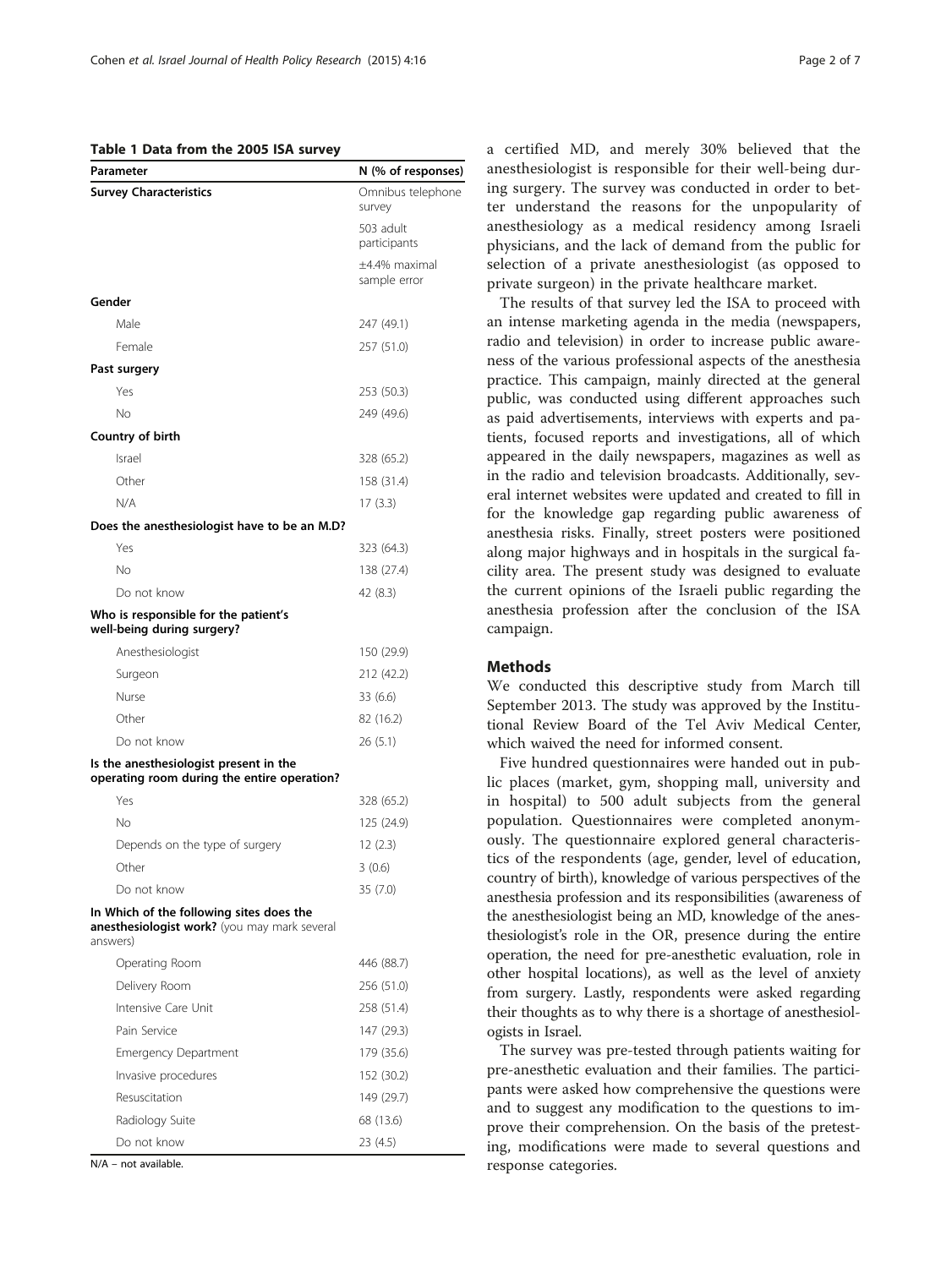<span id="page-2-0"></span>Descriptive statistics were used to analyze the answers to the questionnaires. T- and Chi tests were used where data were compared between subgroups, (male vs. female respondents; those who had previously undergone surgery to those who had not). Results were qualitatively compared to data from the previous ISA survey in 2005, where available.

### Results

Demographic data regarding the 500 participants are shown in Table 2. Nearly 45% of participants were males, and age ranged from 18 to 91 years (mean age 42 years). Two thirds of participants were born in Israel, and about half experienced past surgery. Regarding education, 53% held an academic degree, while 40% graduated highschool or professional school only.

The questionnaire and the main results are presented in Table [3](#page-3-0) and Figure [1](#page-4-0)A-E. The vast majority (92%) of respondents knew that the anesthesiologist is an M.D. (Figure [1](#page-4-0)A), and 48% acknowledged that the anesthesiologist is responsible for their well-being during surgery (Figure [1](#page-4-0)B). A quarter of the respondents believed that the anesthesiologist does not attend the OR for the whole procedure (Figure [1C](#page-4-0)).

Most participants believed that both anesthesia and surgery are risky to the same extent (76%, Figure [1](#page-4-0)D), although fear from anesthesia was rated slightly higher on a scale of 1 to 5 than fear from the surgery itself  $(3.57 \pm 1.30)$ vs.  $3.47 \pm 1.20$ , respectively, mean  $\pm$  SD, t = 2.34, p < 0.05). Greater concern about both anesthesia and surgery was found among women compared to men  $(t = 8.64, p < 0.01)$ for surgery and  $t = 7.22$ ,  $p < 0.05$  for anesthesia) and among participants who had never undergone surgery compared to those who had experienced previous surgery  $(t = 2.07,$  $p < 0.05$  for surgery and  $t = 2.5$ ,  $p < 0.05$  for anesthesia).

When asked for their thoughts regarding the main reasons leading to a shortage of anesthesiologists in Israel, the most frequent answers were the low image of the profession (47%) and the difficulty in achieving high income (35%) (Figure [1](#page-4-0)E).

Almost all (98%) of the respondents were aware of the anesthesiologist's presence in the OR. Regarding the anesthesiologist's roles outside the OR, lowest rates of awareness were found concerning the trauma room (39%), pain clinic (34%) and participation in resuscitations (22%), with higher rates for presence in the intensive care units (ICU) (46%), pediatric sedation (48%), recovery room (61%), delivery room (61%) and preanesthesia clinics (62%) (Figure [2](#page-5-0) and Table [3](#page-3-0)).

# **Discussion**

The question regarding the recognition of the anesthesiologist as an M.D is one of the most prevalent in many surveys addressing the issue of public views of

| Page 3 of |  |  |
|-----------|--|--|
|           |  |  |

|  |  |  |  | Table 2 Demographic data from the 2013 survey |  |  |  |  |  |
|--|--|--|--|-----------------------------------------------|--|--|--|--|--|
|--|--|--|--|-----------------------------------------------|--|--|--|--|--|

| Parameter                  | N (% of responses) |
|----------------------------|--------------------|
| Gender                     | 479                |
| Male                       | 214 (44.7)         |
| Female                     | 265 (55.3)         |
| <b>NA</b>                  | 21                 |
| Age, years                 | 487                |
| Mean (SD)                  | 42 (18)            |
| Range                      | 18-91              |
| Country of birth           | 490                |
| Israel                     | 331 (67.7)         |
| Other                      | 159 (32.3)         |
| <b>NA</b>                  | 10                 |
| Highest level of education | 437                |
| High school                | 120 (27.5)         |
| Professional school        | 54 (12.3)          |
| University                 | 232 (53)           |
| Other                      | 31(7)              |
| <b>NA</b>                  | 63                 |
| Past surgery?              | 497                |
| Yes                        | 267 (53)           |
| <b>No</b>                  | 230 (46)           |
| N/A                        | 3                  |

N/A – not available.

anesthesia along the years. Results are diverse, ranging from as low as 58% in some countries [[10](#page-6-0)] to as high as 95% in others [\[9](#page-6-0)]. Our survey, performed after 3 years of intensive public media campaign, shows that more than 90% of participants acknowledged that the anesthesiologist is an MD. This result, besides being in line with other publications [\[8](#page-6-0),[9,12](#page-6-0)], represents a significant improvement compared to the previous data from the 2005 survey of the ISA, which reported a rate of only 64%.

Another issue often addressed is the tasks and responsibilities of the anesthesiologist during the operation. Even in surveys in which most participants believe that the anesthesiologist stays in the OR for the whole surgery (75% in our survey), not many know to describe his duties during this period. An Australian survey published in 2007 showed that only 62% knew that the anesthesiologist is in charge of the patient's vital signs, and as little as 13% knew he is the one dealing with emergencies in the OR [[8\]](#page-6-0). Another survey comparing patients' knowledge between Australia, Germany and the United states also revealed only partial understanding of the role of the anesthesiologist in dealing with intra-operative problems [\[10](#page-6-0)]. In the present study, surgeons and anesthesiologists were rated equally regarding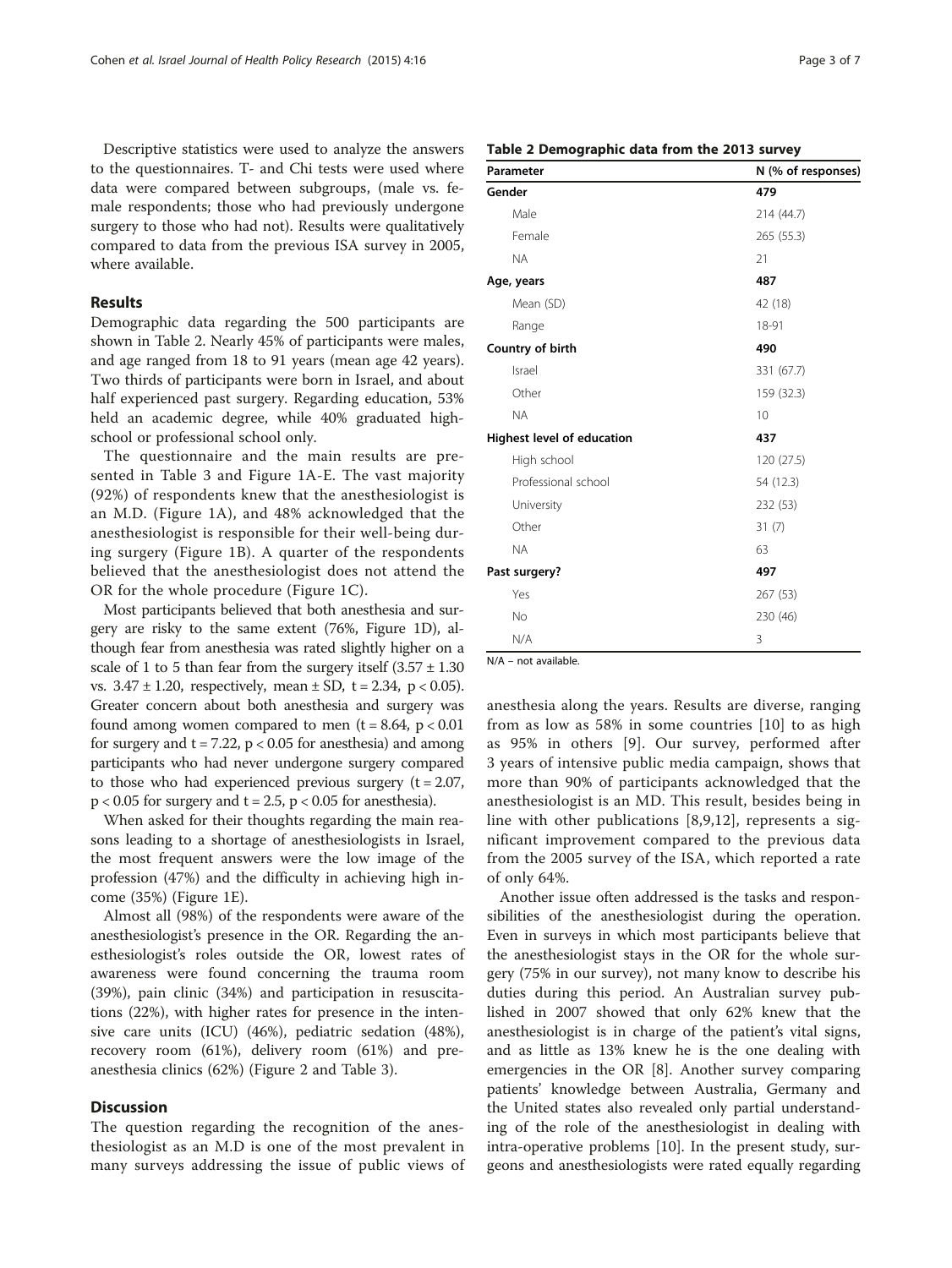<span id="page-3-0"></span>Table 3 Translated questionnaire with main results

| Question                                                                                                                              | Number of answers (% of answers) |
|---------------------------------------------------------------------------------------------------------------------------------------|----------------------------------|
| What do you think is the training of an anesthesiologist?                                                                             | 492                              |
| Medical Doctor (MD)                                                                                                                   | 454 (92.3)                       |
| Nurse                                                                                                                                 | 17(3.5)                          |
| Technician                                                                                                                            | 10(2.0)                          |
| Other                                                                                                                                 | 11(2.2)                          |
| Who do you think is responsible for the patient's well-being during surgery?                                                          | 442                              |
| The surgeon                                                                                                                           | 209 (47.3)                       |
| The anesthesiologist                                                                                                                  | 210 (47.5)                       |
| The nurse                                                                                                                             | 11(2.5)                          |
| Other                                                                                                                                 | 12(2.7)                          |
| From the list below who do you think it is important to choose ahead of time?                                                         | 500                              |
| The surgeon                                                                                                                           | 141 (28.2)                       |
| The anesthesiologist                                                                                                                  | 19(3.8)                          |
| Both                                                                                                                                  | 333 (66.6)                       |
| Neither                                                                                                                               | 7(1.4)                           |
| During which stages of surgery do you think the anesthesiologist takes care of the patient?                                           | 489                              |
| At the beginning of surgery                                                                                                           | 60 (12.3)                        |
| At the conclusion of surgery                                                                                                          | 0(0)                             |
| Throughout the entire operation                                                                                                       | 262 (53.6)                       |
| In the recovery room after surgery                                                                                                    | 6(1.2)                           |
| Throughout the entire operation and in the recovery room                                                                              | 161 (32.9)                       |
| Do you think the anesthesiologist is present in the operating room during the entire operation?                                       | 496                              |
| Yes                                                                                                                                   | 373 (75.2)                       |
| <b>No</b>                                                                                                                             | 31(6.3)                          |
| The anesthesiologist goes in and out of the operating room as necessary                                                               | 69 (13.9)                        |
| The anesthesiologist provides anesthesia in the beginning of the operation<br>and returns to wake the patient up when surgery is over | 23 (4.6)                         |
| What are the anesthesiologist's responsibilities?                                                                                     | 489                              |
| To make sure the patient is anesthetized                                                                                              | 40 (8.0)                         |
| To maintain normal function of the patient's heart, lungs, brain, kidneys<br>and all other vital organs                               | 15(3.1)                          |
| To wake up the patient at the end of surgery                                                                                          | 5(1.0)                           |
| To cooperate with the surgeon                                                                                                         | 12(2.5)                          |
| All of the above                                                                                                                      | 412 (84.3)                       |
| None of the above                                                                                                                     | 5(1.0)                           |
| In your opinion, which is more dangerous?                                                                                             | 497                              |
| Surgery                                                                                                                               | 51 (10.3)                        |
| Anesthesia                                                                                                                            | 69 (13.9)                        |
| Both to the same extent                                                                                                               | 377 (75.9)                       |
| What, in your opinion, is the reason for the shortage of anesthesiologists in Israel?                                                 | 457                              |
| Lack of interest in this practice                                                                                                     | 54 (11.8)                        |
| Long period of training                                                                                                               | 28(6.1)                          |
| The practice is financially unrewarding                                                                                               | 160 (35.0)                       |
| Low image of this profession                                                                                                          | 215 (47.0)                       |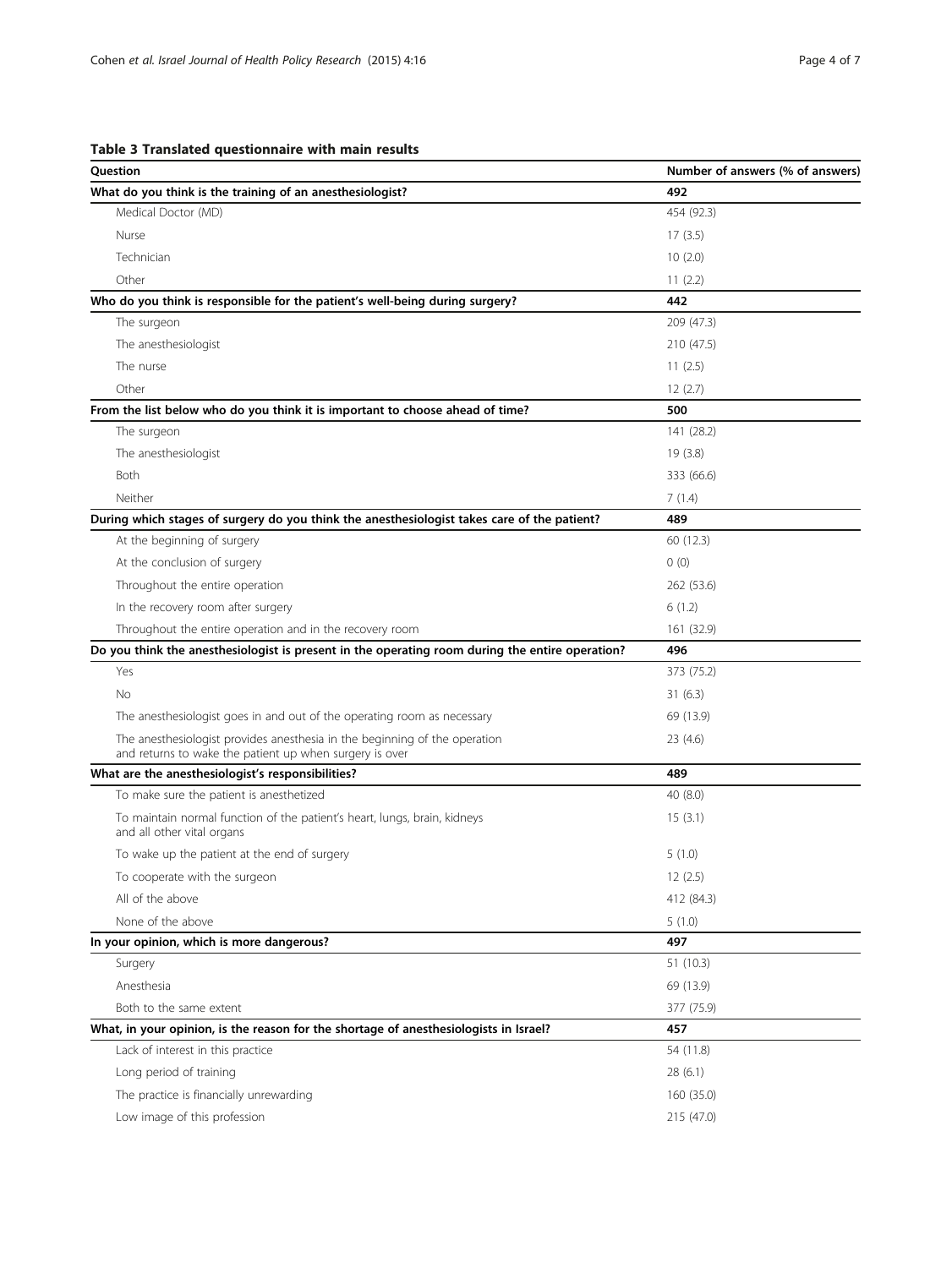<span id="page-4-0"></span>

|  |  |  |  | Table 3 Translated questionnaire with main results (Continued) |
|--|--|--|--|----------------------------------------------------------------|
|--|--|--|--|----------------------------------------------------------------|

| In Which of the following sites does the anesthesiologist work? (you may mark several answers)           | 500              |
|----------------------------------------------------------------------------------------------------------|------------------|
| Operating room                                                                                           | 490 (98.0)       |
| Recovery room                                                                                            | 303 (60.6)       |
| Delivery room                                                                                            | 304 (60.8)       |
| Trauma room                                                                                              | 193 (38.6)       |
| Pediatric sedation for painful procedures                                                                | 238 (47.6)       |
| Resuscitations                                                                                           | 108 (21.6)       |
| Intensive care unit                                                                                      | 230 (46.0)       |
| Pain clinic                                                                                              | 169 (33.8)       |
| Pre-anesthesia clinic                                                                                    | 309 (61.8)       |
| On a scale of 1 to 5 (where $1 =$ no fear at all and $5 =$ very frightened) how much are you afraid of - | mean $\pm$ SD    |
| Surgery ( $N = 497$ )                                                                                    | $3.47 \pm 1.2^*$ |
| Anesthesia ( $N = 497$ )                                                                                 | $3.57 \pm 1.3*$  |

\*Difference between fear of surgery and anesthesia is statistically significant ( $p < 0.05$ ).

their responsibility for the patient's intra-operative wellbeing (47% and 48%, respectively). Again, this represents an improvement compared to the results of the previous Israeli survey in 2005, in which less than a third of the respondents (30%) believed this is the responsibility of the anesthesiologist.

Fear from anesthesia or its possible complications is also a common question, either due to the assumption that people who express fear from anesthesia understand the importance of a competent anesthesiologist, or as means for assessing the efficiency of preoperative anxiety relief by the anesthesiologists. Patients express concern

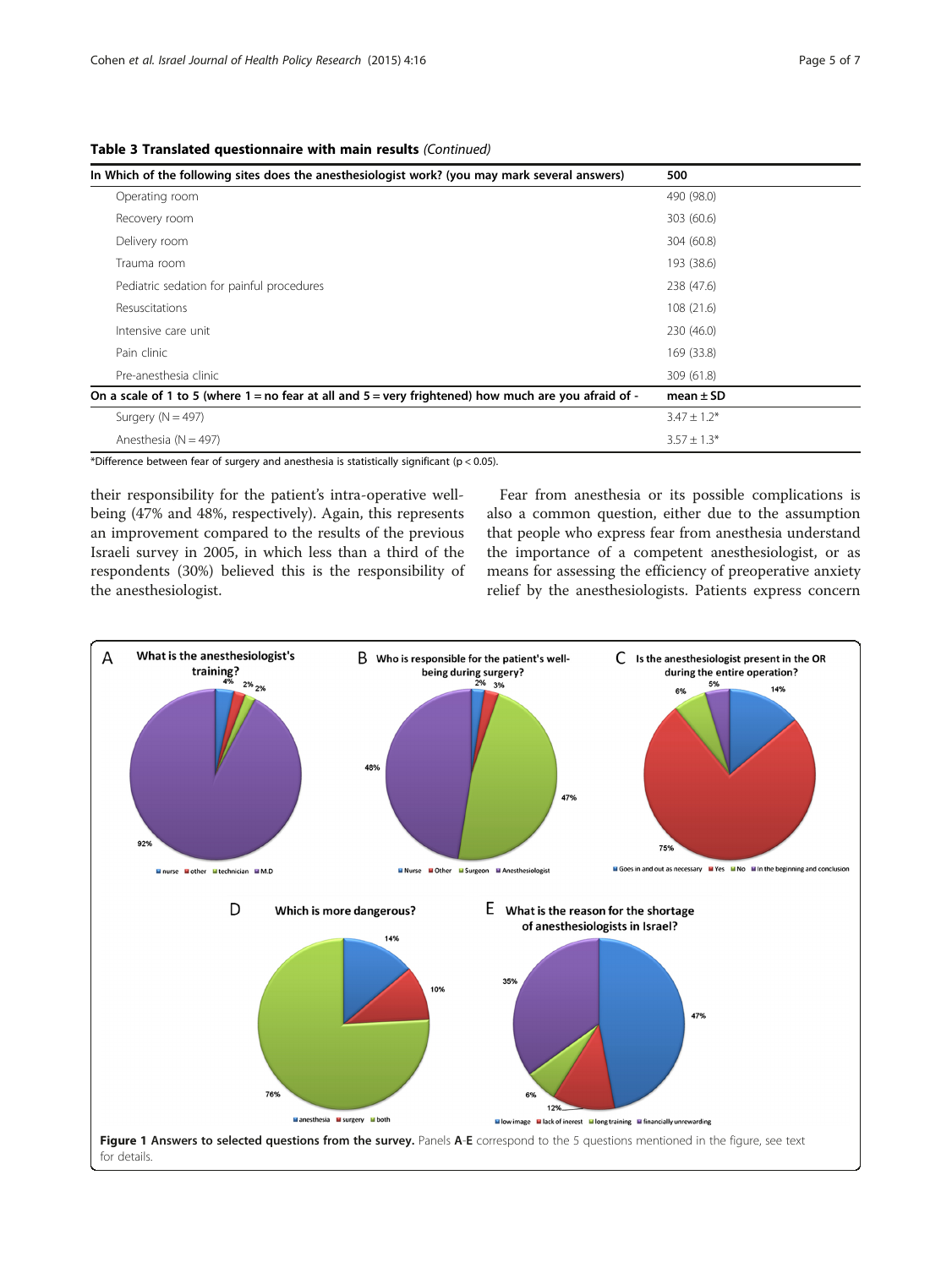<span id="page-5-0"></span>

about various aspects of anesthesia, from rare complications such as awareness under anesthesia and failure to awaken at surgery conclusion, to the much more common post-operative nausea, vomiting or pain [[2](#page-6-0),[5\]](#page-6-0). In the previous ISA survey in 2005, 31% of the respondents thought that anesthesia is riskier than surgery. This estimate almost halved in the present study in which only 14% of respondents were more concerned about the anesthesia than about the surgery. Though hard to draw definite conclusions, it may reflect in part the better understanding of the intraoperative role and tasks of the anesthesiologist, a subject which was thoroughly explained in the campaign.

Roles and duties of the anesthesiologist outside the OR are another common parameter in many surveys, which allows us to compare different populations or different periods in a specific population. Besides the OR, which usually gets the highest rate of acknowledgement (98% in our study), ICU is usually the next prevalent answer to this question. A survey from Finland found that 57% of respondents knew anesthesiologists work in the ICU [\[12](#page-6-0)], compared to only 4% from a recent Turkish survey [\[11](#page-6-0)], 19% in the Caribbean [\[13\]](#page-6-0) and up to 71% in Germany [[10](#page-6-0)]. A study from Israel published in 2003 found that only about 5% of respondents knew that anesthesiologists attend the ICU, although the survey conducted by the ISA in 2005 reported a rate higher than 50%, similar to our current result of 46%. Much lower scores are usually reported for participation of anesthesiologists in pain services, as well as resuscitations. Our study is no different in this aspect.

A major part of the ISA campaign addressed the shortage of anesthesiologists in Israel. Results of this shortage were described along the campaign as long waiting periods for surgery, last minute cancelations, and long waiting for labor analgesia. This shortage was vigorously explained by low income and low image of the anesthesiologists. These themes seem to have been disseminated effectively, as more than 80% of participants reported them as the two main reasons for shortage of anesthesiologists in Israel (Figure [1](#page-4-0)E).

Our study suffers several limitations, including both population and information biases, which are quite common for most publications in this field. Whereas the 2005 survey was conducted by phone using a national sample, the current survey was conducted in person, using a convenience sample in public places (markets, gyms, shopping malls, a university and a hospital) in two large cities. Nevertheless, participants' populations in the current and previous surveys were similar with respect to gender, country of birth and history of past surgery (Tables [1](#page-1-0) and [2\)](#page-2-0).

Another limitation is that, as in previous studies dealing with this topic, there is no control group and results are mostly reported without reference values. Although we did use the ISA 2005 survey as a historical "control" group, the discussed limitations do not allow for quantitative statistical comparison between the results of the two surveys. Results should only be qualitatively compared to assess trends in public awareness to the anesthesia profession. Even a historical comparison between two similar issues might be misleading, since the questions and/or the response options may have been worded, and hence interpreted differently. Different participants might understand the same question in diverse manners – questions addressing the patient's "well-being" during surgery may be a good example.

It should be mentioned that our study's results, although comparable in general to those of the original survey of the ISA from 2005, did not use the exact same wording. In addition, participants were not asked about the level of their exposure to the ISA campaign. Hence